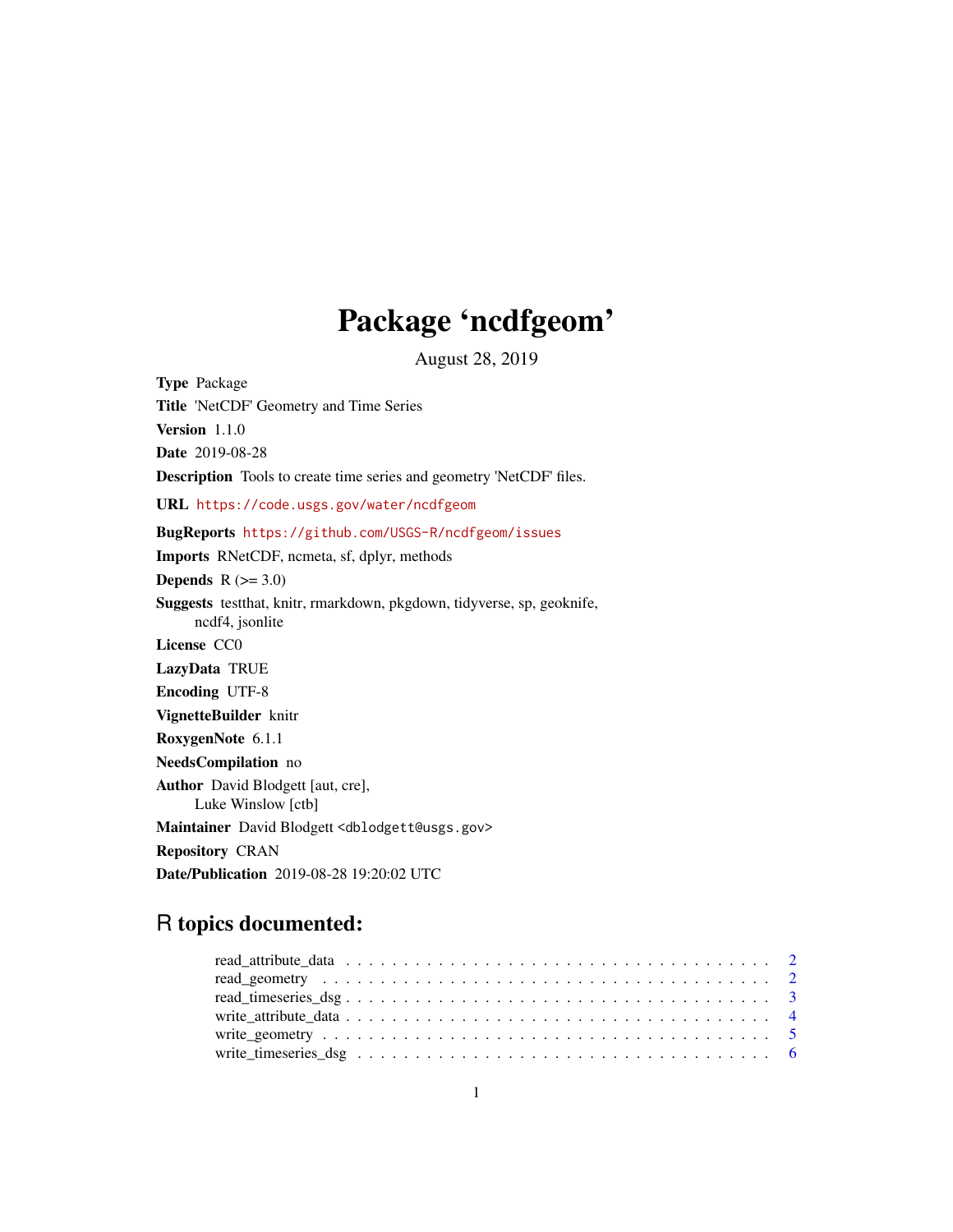#### <span id="page-1-0"></span>**Index** [8](#page-7-0) **8**

read\_attribute\_data *Read attribute dataframe from NetCDF-DSG file*

#### Description

Gets attribute data from a NetCDF-DSG file and returns it in a data.frame. This function is intended as a convenience to be used within workflows where the netCDF file is already open and well understood.

#### Usage

read\_attribute\_data(nc, instance\_dim)

#### Arguments

| nc           | A NetCDF path or urlto be opened.      |
|--------------|----------------------------------------|
| instance dim | The NetCDF instance/station dimension. |

#### Examples

```
hucPolygons <- sf::read_sf(system.file('extdata','example_huc_eta.json', package = 'ncdfgeom'))
hucPolygons_nc <- ncdfgeom::write_geometry(tempfile(), hucPolygons)
```
read\_attribute\_data(hucPolygons\_nc, "instance")

read\_geometry *Read NetCDF-CF spatial geometries*

#### Description

Attempts to convert a NetCDF-CF DSG Simple Geometry file into a sf data.frame.

#### Usage

```
read_geometry(nc_file)
```
#### **Arguments**

nc\_file character file path to the nc file to be read.

#### Value

sf data. frame containing spatial geometry of type found in the NetCDF-CF DSG file.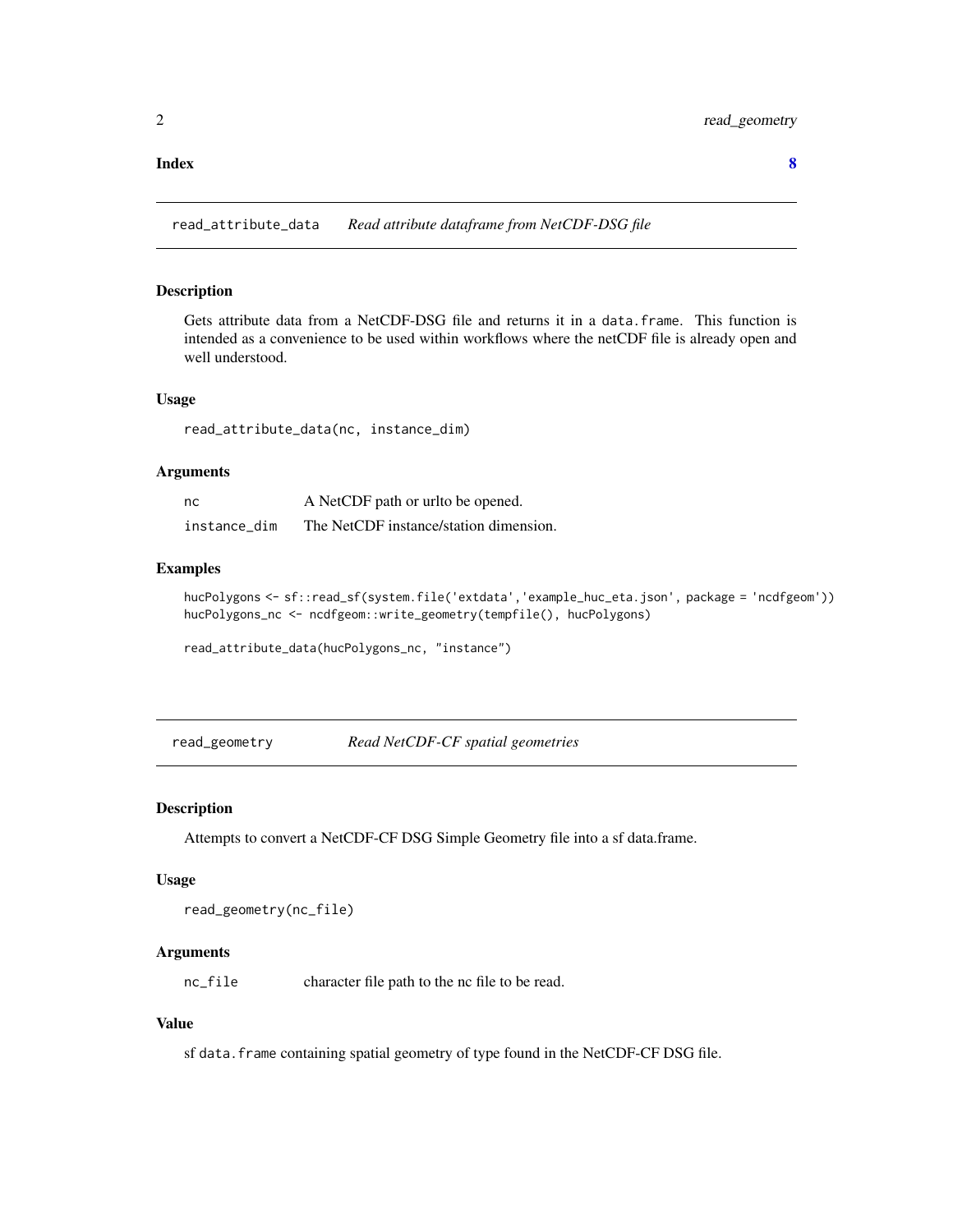#### <span id="page-2-0"></span>References

http://cfconventions.org/index.html

1. [http://cfconventions.org/cf-conventions/cf-conventions.html#\\_features\\_and\\_f](http://cfconventions.org/cf-conventions/cf-conventions.html#_features_and_feature_types)eature\_ [types](http://cfconventions.org/cf-conventions/cf-conventions.html#_features_and_feature_types)

#### Examples

```
huc_eta_nc <- tempfile()
file.copy(system.file('extdata','example_huc_eta.nc', package = 'ncdfgeom'),
         huc_eta_nc, overwrite = TRUE)
vars <- ncmeta::nc_vars(huc_eta_nc)
hucPolygons <- sf::read_sf(system.file('extdata','example_huc_eta.json', package = 'ncdfgeom'))
plot(sf::st_geometry(hucPolygons))
names(hucPolygons)
hucPolygons_nc <- ncdfgeom::write_geometry(nc_file=huc_eta_nc,
                                          geom_data = hucPolygons,
                                          instance_dim_name = "station",
                                          variables = vars$name)
huc_poly <- read_geometry(huc_eta_nc)
plot(sf::st_geometry(huc_poly))
names(huc_poly)
```
read\_timeseries\_dsg *Read NetCDF-CF timeSeries featuretype*

#### Description

This function reads a timeseries discrete sampling geometry NetCDF file and returns a list containing the file's contents.

#### Usage

```
read_timeseries_dsg(nc_file)
```
#### Arguments

nc\_file character file path to the nc file to be read.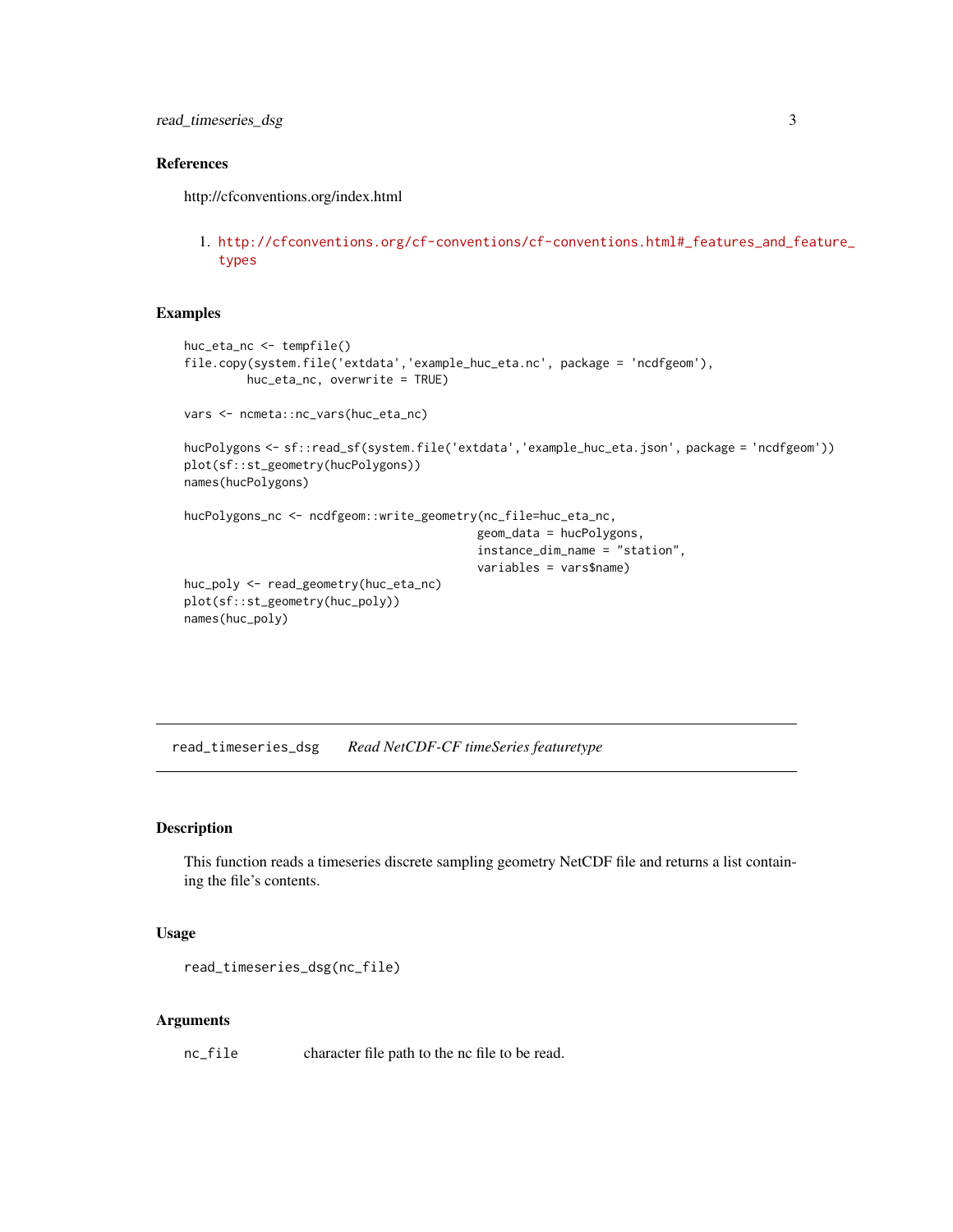#### <span id="page-3-0"></span>Details

The current implementation checks several NetCDF-CF specific conventions prior to attempting to read the file. The Conventions and featureType global attributes are checked but not strictly required.

Variables with standard\_name and/or cf\_role of station\_id and/or timeseries\_id are searched for to indicate which variable is the 'timeseries identifier'. The function stops if one is not found.

All variables are introspected for a coordinates attribute. This attribute is used to determine which variables are coordinate variables. If none are found an attempt to infer data variables by time and timeseries id dimensions is made.

The coordinates variables are introspected and their standard\_names used to determine which coordinate they are. Lat, lon, and time are required, height is not.

Variables with a coordinates attribute are assumed to be the 'data variables'.

Data variables are traversed and their metadata and data content put into lists within the main response list.

See the timeseries vignette for more information.

#### Value

list containing the contents of the NetCDF file.

#### References

http://www.unidata.ucar.edu/software/thredds/current/netcdf-java/reference/FeatureDatasets/CFpointImplement.html

write\_attribute\_data *Write attribute data to NetCDF-CF*

#### Description

Creates a NetCDF file with an instance dimension, and any attributes from a data frame. Use to create the start of a NetCDF-DSG file. One character length dimension is created long enough to contain the longest provided character string. This function does not implement any CF convention attributes or standard names. Any columns of class date will be converted to character.

#### Usage

```
write_attribute_data(nc_file, att_data, instance_dim_name = "instance",
  units = rep("unknown", ncol(att_data)), overwrite = FALSE)
```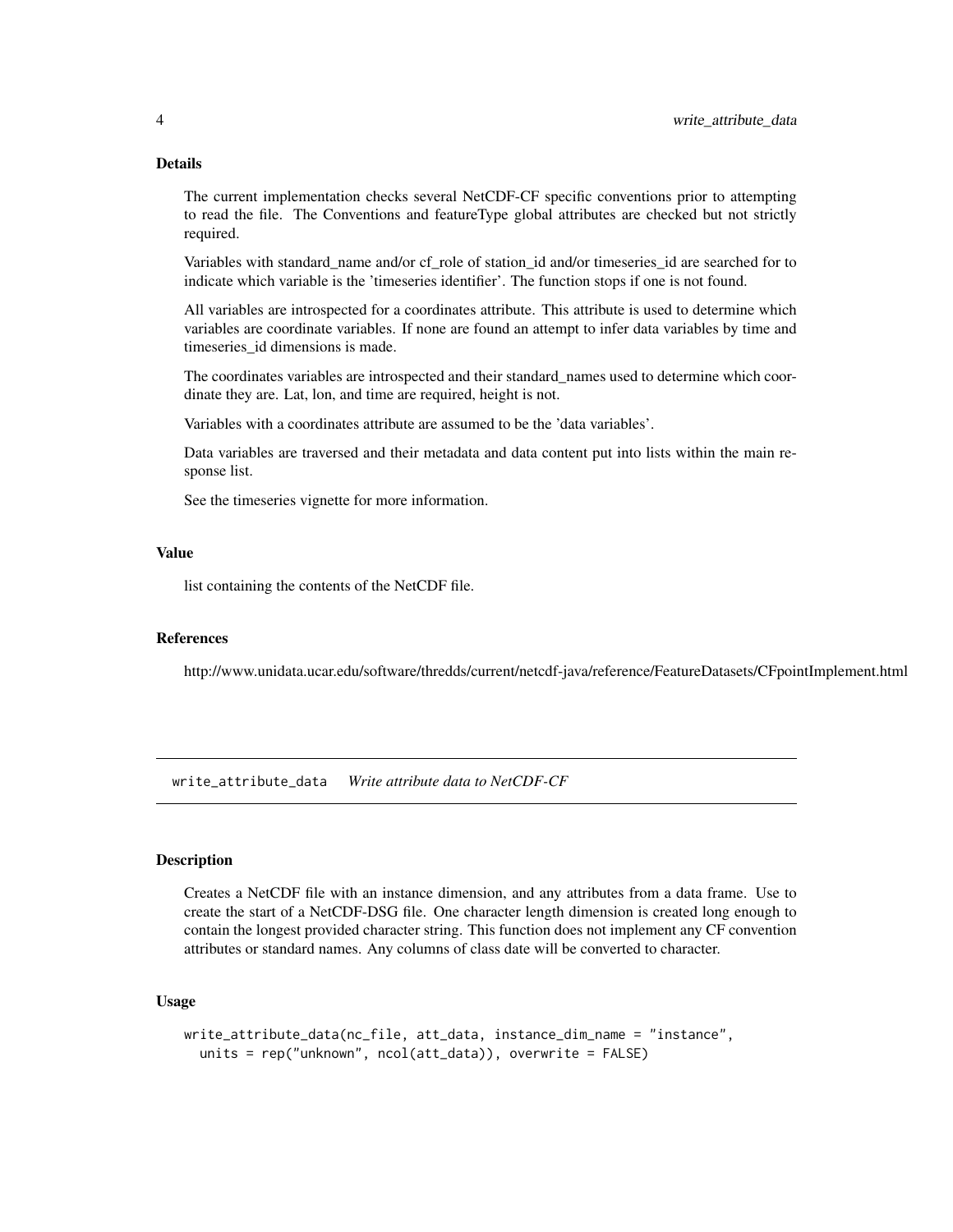#### <span id="page-4-0"></span>write\_geometry 5

#### Arguments

| $nc$ -file        | character file path to the nc file to be created. If adding to a file, it must already<br>have the named instance dimension. |
|-------------------|------------------------------------------------------------------------------------------------------------------------------|
| att_data          | data, frame with instances as columns and attributes as rows.                                                                |
| instance_dim_name |                                                                                                                              |
|                   | character name for the instance dimension. Defaults to "instance"                                                            |
| units             | character vector with units for each column of att data. Defaults to "un-<br>known" for all.                                 |
| overwrite         | boolean overwrite existing file? Will append if FALSE.                                                                       |

#### Examples

```
sample_data <- sf::st_set_geometry(sf::read_sf(system.file("shape/nc.shp",
                                                           package = "sf"),
                                   NULL)
example_file <-write_attribute_data(tempfile(), sample_data,
                                    units = rep("unknown", ncol(sample_data)))
try({
  ncdump <- system(paste("ncdump -h", example_file), intern = TRUE)
 cat(ncdump, sep = "\\n")}, silent = TRUE)
```

| write_geometry | Write geometries and attributes to NetCDF-CF |
|----------------|----------------------------------------------|
|                |                                              |

#### Description

Creates a file with point, line or polygon instance data ready for the extended NetCDF-CF time-Series featuretype format.

Will also add attributes if provided data has them.

#### Usage

```
write_geometry(nc_file, geom_data, instance_dim_name = NULL,
 variables = list())
```
#### Arguments

| nc file   | character file path to the nc file to be created.                                                                                                                                                                     |
|-----------|-----------------------------------------------------------------------------------------------------------------------------------------------------------------------------------------------------------------------|
| geom_data | sf data. frame with POINT, LINESTRING, MULTILINESTRING, POLYGON,<br>or MULTIPOLYGON geometries. Note that three dimensional geometries are<br>not supported, sp geometries will be coerced to sf with sf: as Spatial. |
|           |                                                                                                                                                                                                                       |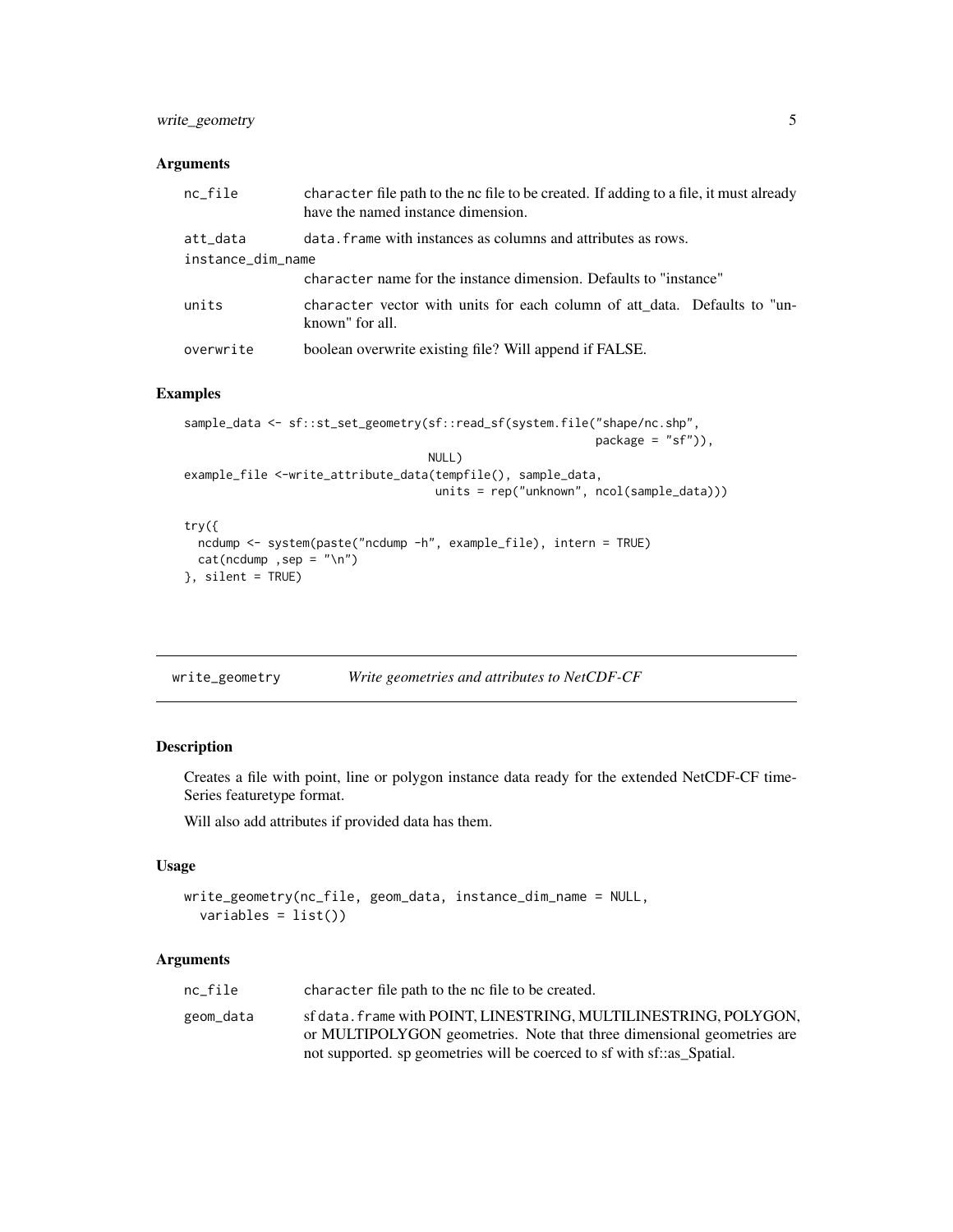<span id="page-5-0"></span>

| instance_dim_name |                                                                                                                                                                 |  |
|-------------------|-----------------------------------------------------------------------------------------------------------------------------------------------------------------|--|
|                   | character Not required if adding geometry to a NetCDF-CF Discrete Sampling<br>Geometries timeSeries file. For a new file, will use package default – "instance" |  |
|                   | $-$ if not supplied.                                                                                                                                            |  |
| variables         | character If a an existing netCDF files is provided, this list of variables that<br>should be related to the geometries.                                        |  |

#### References

```
1. http://cfconventions.org/cf-conventions/cf-conventions.html
```
#### Examples

```
hucPolygons <- sf::read_sf(system.file('extdata','example_huc_eta.json', package = 'ncdfgeom'))
hucPolygons_nc <- ncdfgeom::write_geometry(nc_file=tempfile(),
                                           geom_data = hucPolygons)
try({
 ncdump <- system(paste("ncdump -h", hucPolygons_nc), intern = TRUE)
 cat(ncdump,sep = "\\n")}, silent = TRUE)
```
write\_timeseries\_dsg *Write time series to NetCDF-CF*

#### Description

This function creates a timeseries discrete sampling geometry NetCDF file. It uses the orthogonal array encoding to write one data. frame per function call. This encoding is best suited to data with the same number of timesteps per instance (e.g. geometry or station).

#### Usage

```
write_timeseries_dsg(nc_file, instance_names, lats, lons, times, data,
  alts = NA, data_unit = ", data_prec = "double",
  data_metadata = list(name = "data", long_name = "unnamed data"),
  time_units = "days since 1970-01-01 00:00:00", attributes = list(),
  add_to_existing = FALSE, overwrite = FALSE)
```
#### Arguments

| nc file | character file path to the nc file to be created.                                                                              |
|---------|--------------------------------------------------------------------------------------------------------------------------------|
|         | instance_names character or numeric vector of names for each instance (e.g. station or geom-<br>etry) to be added to the file. |
| lats    | numeric vector of latitudes                                                                                                    |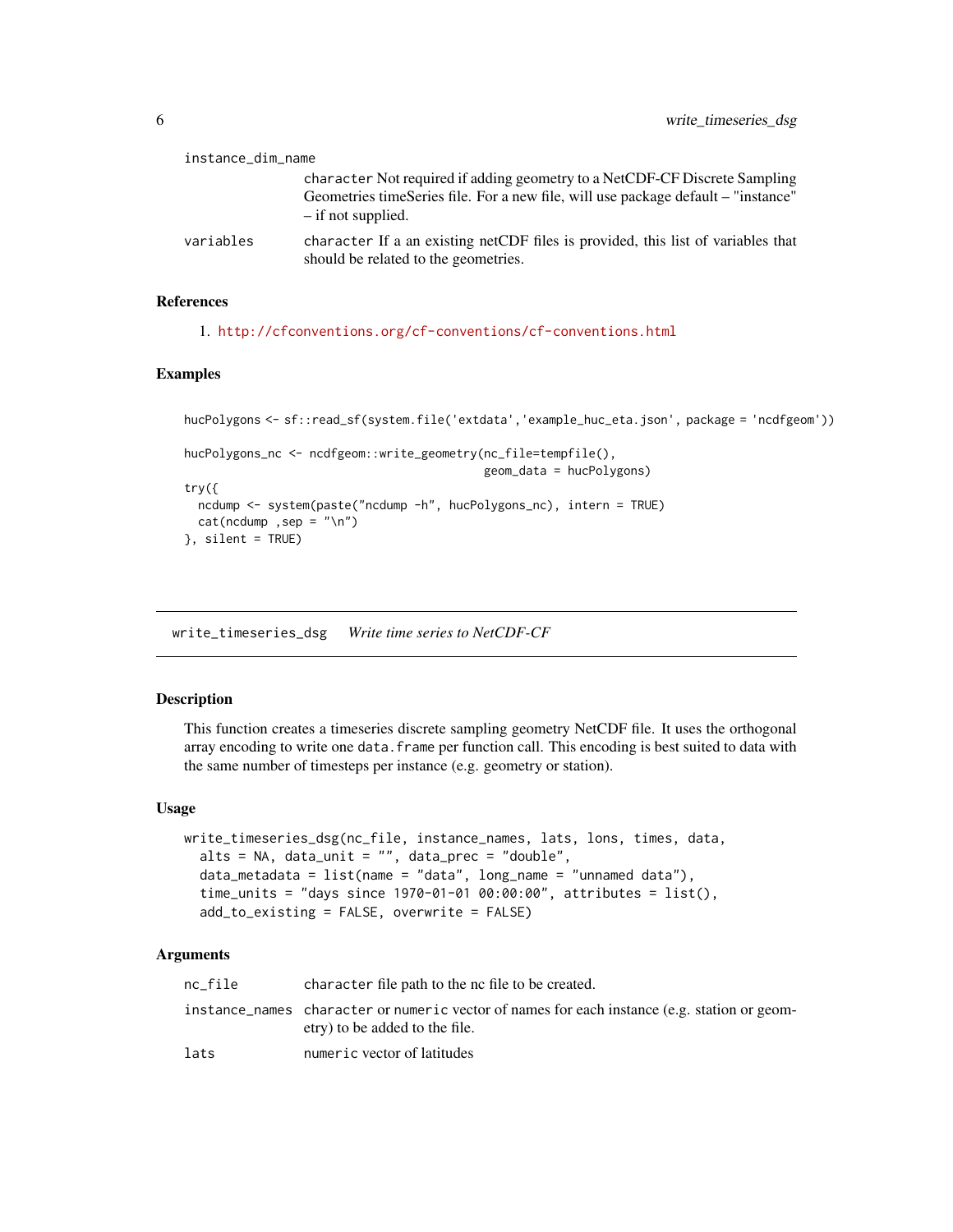| lons            | numeric vector of longitudes                                                                                                                                                   |
|-----------------|--------------------------------------------------------------------------------------------------------------------------------------------------------------------------------|
| times           | POSIXct vector of times. Must be of type POSIXct or an attempt to convert it<br>will be made using as . POSIXct(times).                                                        |
| data            | data. frame with each column corresponding to an instance. Rows correspond<br>to time steps. nrow must be the same length as times. Column names must<br>match instance names. |
| alts            | numeric vector of altitudes (m above sea level) (Optional)                                                                                                                     |
| data_unit       | character vector of data units. Length must be the same as number of columns<br>in data parameter.                                                                             |
| data_prec       | character precision of observation data in NetCDF file. Valid options: 'short'<br>'integer' 'float' 'double' 'char'.                                                           |
| data_metadata   | list A named list of strings: list(name='ShortVarName', long_name='A Long<br>Name')                                                                                            |
| time_units      | character units string in udunits format to use for time. Defaults to 'days since<br>1970-01-01 00:00:00'                                                                      |
| attributes      | list An optional list of attributes that will be added at the global level. See details<br>for useful attributes.                                                              |
| add_to_existing |                                                                                                                                                                                |
|                 | boolean If TRUE and the file already exists, variables will be added to the<br>existing file. See details for more.                                                            |
| overwrite       | boolean error if file exists.                                                                                                                                                  |

#### Details

Suggested Global Variables:  $c$ (title = "title", abstract = "history", provider site = "institution", provider name ="source", description = "description")

Note regarding add\_to\_existing: add\_to\_existing = TRUE should only be used to add variables to an existing NetCDF discrete sampling geometry file. All other inputs should be the same as are already in the file. If the functions is called with add\_to\_existing=FALSE (the default), it will overwrite an existing file with the same name. The expected usage is to call this function repeatedly only changing the data, data\_unit, data\_prec and data\_metadata inputs.

See the timeseries vignette for more information.

#### References

- 1. [http://www.unidata.ucar.edu/software/thredds/current/netcdf-java/reference/](http://www.unidata.ucar.edu/software/thredds/current/netcdf-java/reference/FeatureDatasets/CFpointImplement.html) [FeatureDatasets/CFpointImplement.html](http://www.unidata.ucar.edu/software/thredds/current/netcdf-java/reference/FeatureDatasets/CFpointImplement.html)
- 2. [http://cfconventions.org/cf-conventions/cf-conventions.html#\\_orthogonal\\_mul](http://cfconventions.org/cf-conventions/cf-conventions.html#_orthogonal_multidimensional_array_representation)tidimensional\_ [array\\_representation](http://cfconventions.org/cf-conventions/cf-conventions.html#_orthogonal_multidimensional_array_representation)
- 3. [http://cfconventions.org/Data/cf-conventions/cf-conventions-1.7/build/cf-co](http://cfconventions.org/Data/cf-conventions/cf-conventions-1.7/build/cf-conventions.html#time-series-data)nventions. [html#time-series-data](http://cfconventions.org/Data/cf-conventions/cf-conventions-1.7/build/cf-conventions.html#time-series-data)